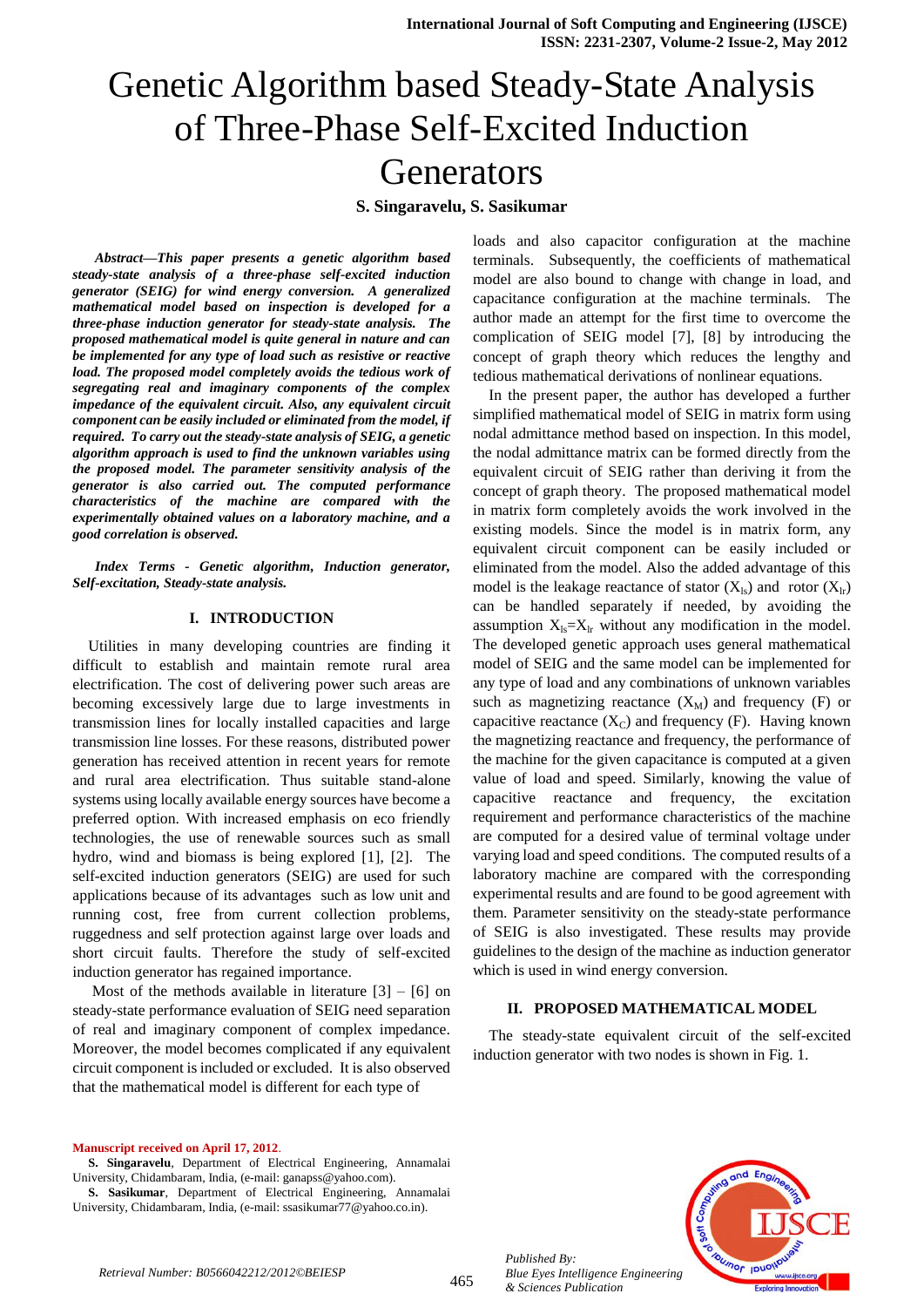#### **Genetic Algorithm based Steady-state Analysis of Three-phase Self-excited Induction Generators**



**Fig. 1. Steady-state equivalent circuit of self-excited induction generator**.

The various elements of equivalent circuit are given below.

$$
Y_R = 1 / {R_r / (F - v) + j X_h}; \t Y_M = 1 / {j X_M};
$$
\n
$$
Y_S = 1 / {R_s / F + j X_h}; \t Y_C = 1 / {-j X_C / F^2};
$$
\n
$$
Y_L = 1 / {R_L / F + j X_L};
$$
\n
$$
\underbrace{\underbrace{\underbrace{\underbrace{\underbrace{\text{START}}_{\text{read all required}}}_{\text{parameters for}}
$$
\n
$$
\underbrace{\underbrace{\underbrace{\overbrace{\text{read population}}_{\text{for } F \text{ and } X_M \text{ or } X_C}}_{\text{general to (GEN) = 1}}}
$$
\n
$$
\underbrace{\underbrace{\underbrace{\underbrace{\text{generator} \text{ (GEN)}_{\text{general} + \text{in}}}_{\text{general to the initial population}}}_{\text{gradient} \text{ (QEN) = 1}}
$$
\n
$$
\underbrace{\underbrace{\overbrace{\text{generation} \text{ (GEN)}_{\text{general} + \text{in}}}_{\text{valate objective function}}}_{\text{valate objective function}}
$$
\n
$$
\underbrace{\underbrace{\overbrace{\text{gen}}_{\text{vability} \text{ or } g(F, X_C)}_{\text{vectors}}}_{\text{valate objective function}}
$$
\n
$$
\underbrace{\overbrace{\text{compute performance}}_{\text{and print results}}}_{\text{for a new set of chromosomes}}
$$
\n
$$
\underbrace{\underbrace{\text{vectors}}_{\text{nonfree} \text{ (GEN) = \text{ GEN + 1}}} \underbrace{\overbrace{\text{vectors}}_{\text{100}}}_{\text{100}}}
$$

The matrix equation based on nodal admittance method for the equivalent circuit can be expressed as

 $[Y] [V] = [I<sub>S</sub>]$  (1)

Where [V] is the node voltage matrix,

[IS] is the source current matrix, and

[Y] is the nodal admittance matrix.

The [Y] matrix can be formulated directly from the equivalent circuit (Fig. 1) by inspection [9] as

$$
[\mathbf{Y}] = \begin{bmatrix} \mathbf{Y}_S + \mathbf{Y}_M + \mathbf{Y}_R & -\mathbf{Y}_S \\ -\mathbf{Y}_S & \mathbf{Y}_S + \mathbf{Y}_C + \mathbf{Y}_L \end{bmatrix} \tag{2}
$$

where

 $Y_{ii} = \sum A$ dmittance of the branches connected to i<sup>th</sup> node  $Y_{ii} = -\sum$  Admittance of the branches connected between i<sup>th</sup> node and  $j<sup>th</sup>$  node

Since, the equivalent circuit does not contain any current sources,  $[I<sub>S</sub>] = [0]$  and hence (1) is reduced as

$$
\begin{aligned}\n \text{j } \mathbf{X}_{1_{\mathbf{r}}} & \text{j } \mathbf{X}_{1_{\mathbf{r}}} \\
 \end{aligned}\n \tag{3}
$$

 $\frac{V_t}{F} \ge \frac{R_t}{F}$   $\frac{V}{F^2}$   $\frac{1}{F^2}$   $\frac{1}{F^2}$   $\frac{V_s}{F}$   $\frac{R_r}{F^2}$   $\frac{R_r}{F}$   $\frac{V_l}{F}$   $\frac{1}{F}$   $\frac{1}{F}$   $\frac{1}{F}$   $\frac{1}{F}$   $\frac{1}{F}$   $\frac{1}{F}$   $\frac{1}{F}$   $\frac{1}{F}$   $\frac{1}{F}$   $\frac{1}{F}$   $\frac{1}{F}$   $\frac{1}{F}$  $\begin{array}{c} F \\ \downarrow \end{array}$   $\begin{array}{c} F^2 \\ \downarrow \end{array}$   $\begin{array}{c} \uparrow \end{array}$   $\begin{array}{c} \uparrow \end{array}$   $\begin{array}{c} \uparrow \end{array}$  Therefore to obtain required parameter which results  $\begin{bmatrix} 1 \ 1 \end{bmatrix}$   $\begin{bmatrix} 1 \ 1 \end{bmatrix}$   $\begin{bmatrix} 1 \ 1 \end{bmatrix}$  is routed by the real and the imaginary  $\downarrow$  det [Y] = 0, genetic algorithm based approach is  $R_s$ <br>  $\begin{array}{ccc}\n\overline{F} & jX_{ls} & jX_{lr} \\
\hline\n\end{array}$   $\begin{array}{ccc}\n\overline{F} & jX_{ls} & jX_{lr} \\
\hline\n\end{array}$  For successful voltage build up,  $[V] \neq 0$  and therefore from<br>  $\begin{array}{ccc}\n\overline{F} & jX_{ls} & jX_{lr} \\
\hline\nI_s & & I_M\n\end{array}$ <br>  $\begin{array}{ccc}\n\overline{F} & jX_{ls} & jX_{lr}$  $I_M$   $\begin{bmatrix} 1 & 1 \\ 1 & -1 \end{bmatrix}$  (3), [Y] should be a singular matrix i.e., determinant of implemented.

#### **III. APPLICATION OF GENETIC ALGORITHM FOR STEADY-STATE ANALYSIS OF SEIG**

Application of genetic algorithm [10] to obtain  $det[Y] = 0$ , which provides solution for unknown quantities, is illustrated in Fig. 2. The objective function whose value is to be minimized is given by (4).

# g (F, $X_M$  or  $X_C$ ) = abs{real(det[Y])}+abs{imag(det[Y])} (4)

In many optimization problems to obtain initial estimates suitably, certain trials may be required. However, in the present problem of the SEIG, it is easy to give the range for the unknown variables F and  $X_M$  or  $X_C$  because in well-designed self-excited induction generators, it is known that the slip  $\{(F - v)/F\}$  is small and operation of the machine is only in the saturated region of the magnetization characteristics. So, the ranges for F can be given as 0.8 to 0.999 times the value of v and for  $X_M$  as 25% to 100% of critical magnetizing reactance  $X_{MO}$ . Similarly for  $X_C$ , the same range 25% to 100% of  $C_{MAX}$  can be used, where  $C_{MAX}$  is the maximum capacitance required under any conditions. Thus, starting from such initial estimates, the final value of F and  $X_M$  or  $X_C$  is obtained through GA. The air gap voltage  $V_g$ can be determined from the magnetization characteristics corresponding to  $X_M$ , as described in Section IV. Once the air gap voltage  $V_g$  is calculated, the equivalent circuit can be completely solved to determine the steady-state performance of SEIG.

# **IV. EXPERIMENTAL SET UP AND MACHINE PARAMETERS**

The rating of the machine under study is 4-pole, 50 Hz delta connected stator winding rated 5 HP, 230V, 12.5A and the practical setup is shown in Fig. 3. Theoretical computations are carried out in per unit, using the following particulars of the machine:



**Fig. 3. Self-excited Induction Generator driven by D.C. Shunt Motor (Left) and capacitor bank (Right).**



*Published By: Blue Eyes Intelligence Engineering & Sciences Publication*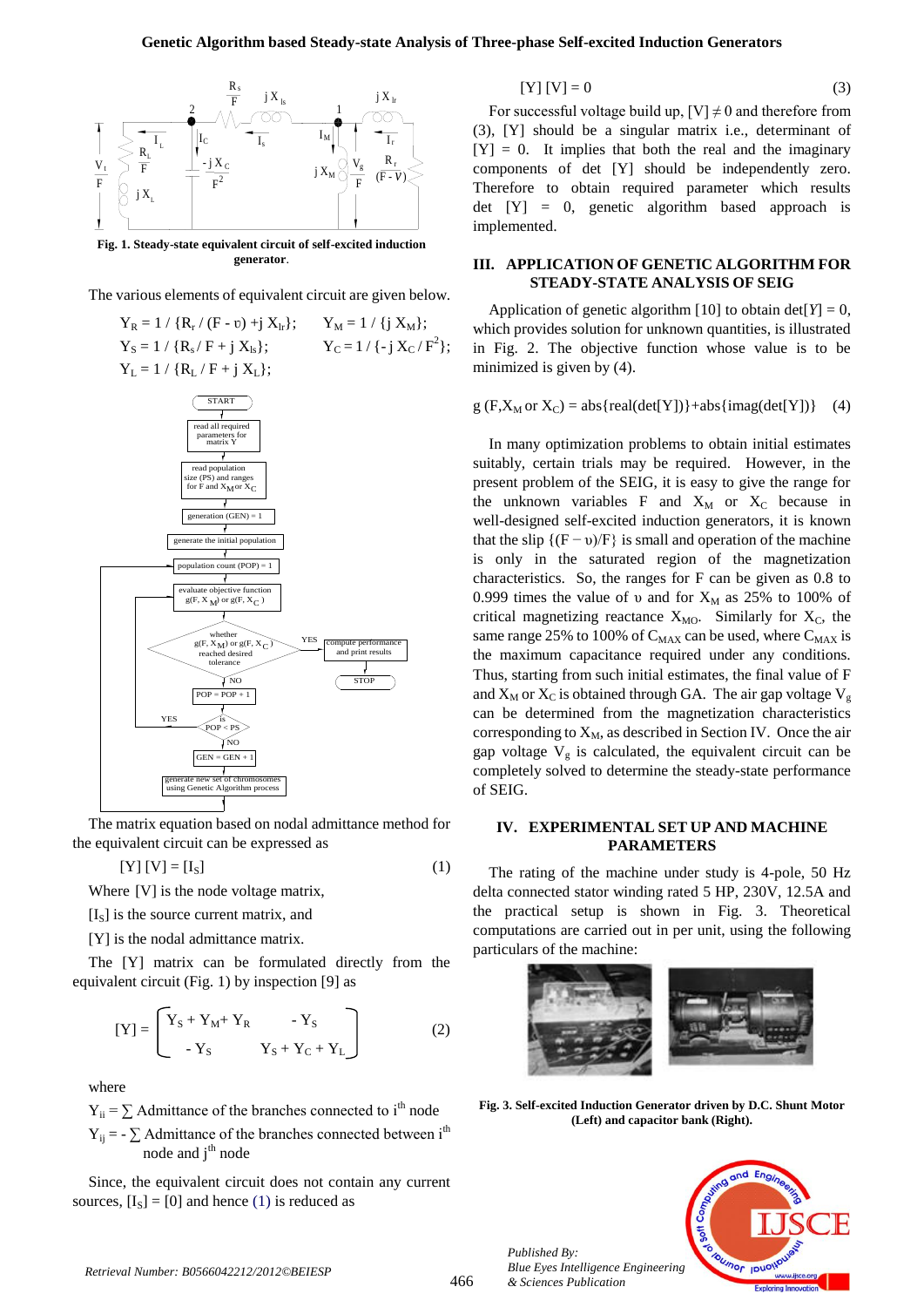$V_{\text{base}}$  = rated phase voltage = 230 V  $I<sub>base</sub>$  = rated phase current =  $12.5/\sqrt{3} = 7.217$  A  $Z_{\text{base}}$  =  $V_{\text{base}} / I_{\text{base}} = 31.87 \text{ ohms}$ Base power  $P_{base} = V_{base} * I_{base} = 1.66$  kW Base speed  $N_{base} = 1500$  rpm Base frequency  $f_{base} = 50$  Hz

The measured machine parameters are:

 $R_s = 0.0678$  p.u,  $R_r = 0.0769$  p.u

 $X_{1s}=X_{1r}=0.1204$  p.u (at rated current)

To determine the magnetizing reactance at different air gap voltage  $V_g$ , the machine was driven at synchronous speed by the dc motor, and the input impedance per phase was measured at different input voltages. As we need the variation of  $X_M$  with the air gap flux, proportional to  $V_g/F$ , it is necessary to calculate the air gap voltage by subtracting the voltage drop in the stator leakage impedance from the input voltage and  $X_M$  at each voltage is obtained by subtracting the stator leakage impedance from the measured input impedance. Fig. 4 shows the experimental results relating  $V_{\varrho}/F$  with  $X_M$ . Because we need to know the values of  $V_{\varrho}$  for a particular  $X_M$ ,  $X_M$  has been taken as the independent variable. The variation of  $V_{g}/F$  with  $X_{M}$  will be nonlinear due to magnetic saturation. To simplify the analysis, the variation under the saturated region can be made linear as shown in Fig. 4. The function may be expressed as (5) and this relation can be incorporated in the computer program.



**Fig. 4. Variation of air gap voltage with magnetizing reactance.** Fig. 4. Variation of air gap voltage with magnetizing reactance.

$$
V_g / F = 1.69 - 0.234 X_M
$$
 (5)

#### **V. RESULTS AND DISCUSSION**

Generally the steady-state performance of the self-excited cage induction generator is to be computed for two operating conditions. In one case, the performance of the machine (load characteristics) could be computed in terms of terminal voltage, output power, stator and rotor current etc., for given value of capacitance, load and speed  $(X_M \& F$  are unknown). In another case, the capacitance requirements could be computed of the machine for a desired value of terminal voltage with a given value of load and speed  $(X_C \& F \text{ are } C)$ unknown).

The following two steady-state analysis of SEIG and parameter sensitivity analysis is presented using the generalized mathematical model and genetic algorithm based approach as discussed in Sections II and III respectively.

- Load characteristics.  $(X_M & F$  are unknown)
- Capacitance requirements.  $(X_C \& F \text{ are unknown})$

• Parameter sensitivity analysis.

### **A. Load Characteristics**

To obtain the load characteristics, magnetizing reactance  $X_M$  and frequency F are selected as unknown variables. Solve for det [Y] and find the unknown variables  $X_M$  and F using proposed model and the genetic algorithm discussed in sections II and III respectively.



- (a) Terminal voltage for Xc=3.066 p.u with experimental points
- (a) Terminal voltage for Xc=3.066 p.u with experimental points (b) Terminal voltage for Xc=2.628 p.u with experimental points
- (b) Terminal voltage for Xc=2.628 p.u with experimental points (c) Terminal voltage for Xc=2.299 p.u with experimental points  $\frac{1}{2}$  Terminal voltage for  $\Delta t = 2.299$  p.u with experimental points
- (d) Output frequency  $F$  for  $Xc=2.299$  p.u with experimental points

#### **Fig. 5. Load characteristics for unity power factor loads.**

The load characteristics of the induction generator, indicating the variation of terminal voltage and frequency with output power is shown in Fig. 5. The terminal voltage for three different values of fixed  $X_C$  at constant speed  $\nu = 1.0$  p.u is shown in Fig. 5. It is observed that the terminal voltage drops with increase in load. The agreement between predicated and measured terminal voltage is best for highest value of C (lower value of  $X<sub>C</sub>$ ). At lower value of C (higher value of  $X<sub>C</sub>$ ), measured maximum output power is considerably lower than the predicted results. However, the general pattern of the measured load characteristics is as predicted. Fig. 5 also indicates the variation of output frequency with load for  $X_C = 2.299$  p.u. Frequency drops to about 4% from no load to a load of about 1.7p.u. A close agreement between calculated and measured values can be seen.



**Fig. 6. Calculated Load characteristics for different power factor loads.** Fig. 6. Calculated Load characteristics for different power factor loads.

*Published By: Blue Eyes Intelligence Engineering & Sciences Publication* 

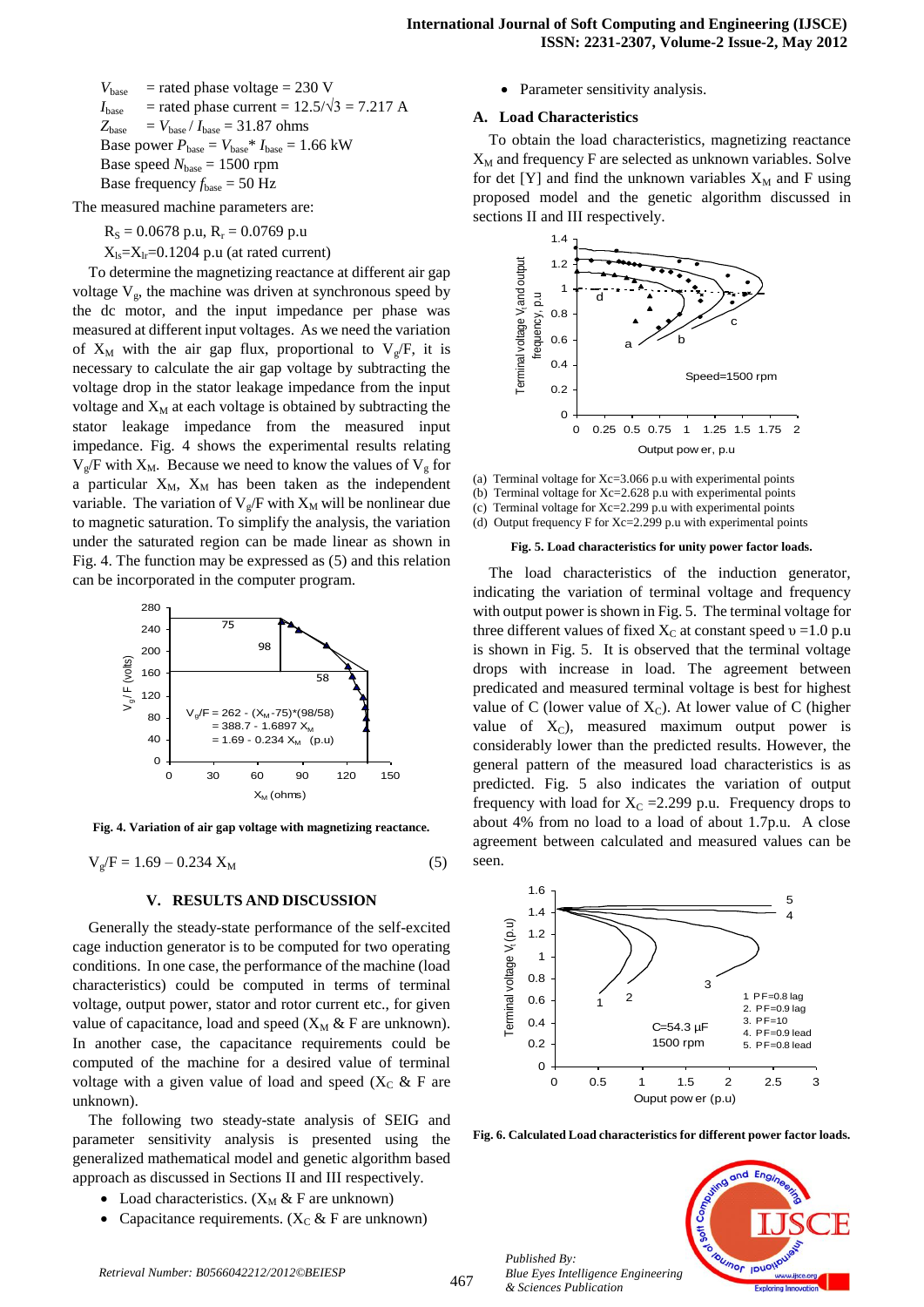Fig. 6 shows the load characteristics of the induction generator with output power for different power factors for fixed capacitance of 54.3 µF at constant speed of 1500 rpm. From the Fig. 6, it is observed that the terminal voltage drops with load is more pronounced with lagging power factor load than unity and leading power factor loads.

#### **B. Capacitance Requirements**

Here the selected unknown variables are capacitive reactance  $X_C$  and frequency F. To obtain the excitation requirement to maintain the required terminal voltage under varying load conditions, det [Y] is solved and the unknown variables  $X_C$  and F are found out using the proposed model and genetic algorithm.



(b) VAr: theoretical with experimental points (a) Capacitance: theoretical with experimental points, and

**Fig. 7. Variation of Capacitance and VAr for constant terminal voltage** unity power factor loads. **at rated speed for unity power factor loads.**

The variation of reactive power in terms of reactive VAr and capacitance with output power for constant terminal voltage at rated speed is shown in Fig. 7. It is observed that the value of capacitance and VAr increases with output power in order to maintain constant terminal voltage. It may also be seen that for an increase in output power of the machine at rated speed, the reactive VAr has to vary continuously for regulating the machine terminal voltage. Such data can provide suitable guidelines for the design of voltage regulating system to keep the terminal voltage constant by varying effective capacitive reactance continuously.



Fig. 8. Calculated capacitance / per unit speed characteristics at constant terminal **Fig. 8. Calculated capacitance Vs. per unit speed characteristics at constant terminal voltage for unity power factor loads**.

For the variable speed prime mover, the effect of speed on the excitation requirements by the machine is also analyzed. Fig. 8 shows the variation of speed with capacitance value to maintain constant rated terminal voltage under no load and

loaded condition of the machine. It may be noted that the speed increases, the capacitance requirements are reduced at full load and no load. It is also observed that the machine requires higher value of capacitance at full load compared to no load condition of the generator.

#### **C. Parameter Sensitivity Analysis**

The validity and usefulness of the proposed model (described in section II) is tested by applying the model to investigate the parameter sensitivity on steady-state performance of three-phase SEIG. In this section, families of load characteristics are presented by varying one machine parameter at a time and keeping the other parameters constant. These results may provide guidelines to the design of the machine and for identifying the sensitive parameters.

Fig. 9 shows the load characteristics for different values of stator resistance equal to  $KR<sub>S</sub>$ , where  $R<sub>S</sub>$  is the actual stator resistance of the machine. Results are provided for  $K = 0.7$ , 1.0 and 1.3. Increased stator resistance causes more drooping characteristics and decreases the maximum output power. Thus, it is desirable to choose a minimum possible value of  $R<sub>S</sub>$ , even though its effect is not very appreciable.



**Fig. 9. Effect of stator resistance**.

Fig. 10 shows the family of load characteristics for different values of leakage reactance  $(X_{ls} = X_{lr} = X_l)$  equal to  $KX_l$ , where  $X_l$  is the actual leakage reactance of the machine. Results are provided for  $K = 0.7$ , 1.0 and 1.3.

For a given capacitance and speed there is one value of output power for which  $V_L$  is independent of  $X_l$ . Leakage reactance is also not a very sensitive parameter.

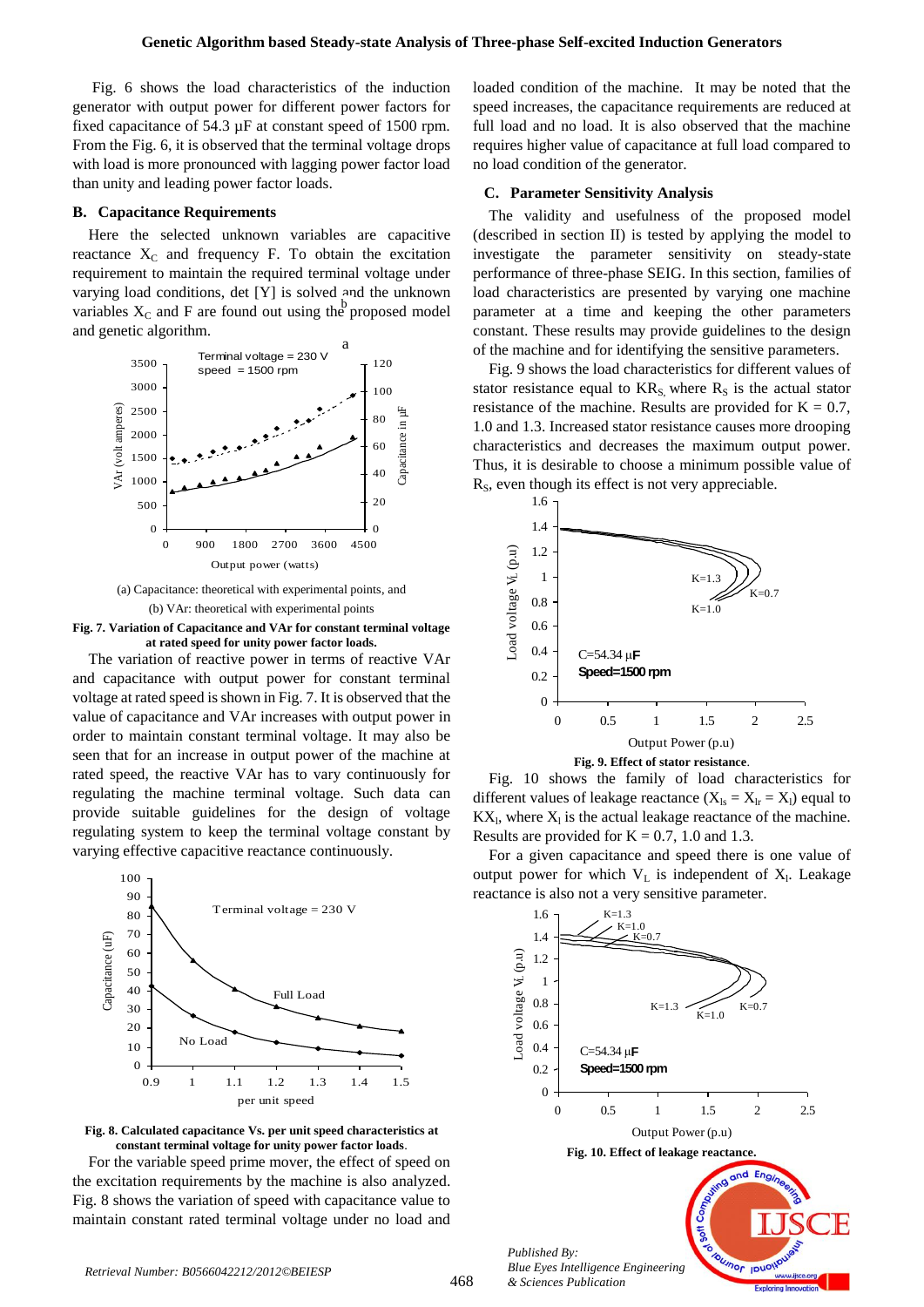

**Fig. 11. Effect of rotor resistance.**

Fig. 11 shows the family of load characteristics for different values of rotor resistance equal to  $KR_r$ , where  $R_r$  is the actual rotor resistance of the machine. Results are provided for  $K = 0.7$ , 1.0 and 1.3. Increase in  $R_r$  decreases  $V_l$ and the maximum output power. Therefore, in designing the generator, minimum possible  $R_r$  can be chosen, a criterion that cannot always be used in motor design owing to starting requirements.

It is apparent that the magnetization characteristics indicated by the variation of  $X_M$  with air gap flux, has an important bearing on the load characteristic. Both the saturated and unsaturated magnetizing reactance can be changed by appropriate alteration in design. The variation of saturated  $X_M$  can be approximately represented by a linearized equation similar to (6). The constant  $K_1$  and  $K_2$  are varied one at a time with a factor  $K = 0.9$ , 1.0 and 1.1.



Fig. 12 shows the family of characteristics for different values of  $K_1$  equal to  $K * K_1$ , Results are provided for  $K = 0.9$ , 1.0 and 1.1. From Fig. 12, it is observed that the increase in  $K_1$ and consequent  $X_M$  causes increased load voltage and maximum power output. These variations are quite pronounced. Voltage almost doubles for output power of 1p.u, if K is changed from 0.9 to 1.1.



Fig. 13 shows the family of characteristics for different values of  $K_2$  equal to  $K * K_2$ , Results are provided for  $K = 0.9$ , 1.0 and 1.1,  $K_2$  seems to be a less sensitive parameter than  $K_1$ . The increase in  $K_2$  and consequent  $X_M$  causes decreased load voltage and maximum power output.

It is clear from the above graphs that, using increased  $X_M$ , the connected capacitance can be decreased for the same  $V<sub>L</sub>$ . For the same air gap flux,  $X_M$  can be varied by changing the frame, number of turns, etc. A designer has to compare the economy of choosing a larger frame or a higher valued capacitor for the desired output voltage.

#### **VI. CONCLUSION**

This paper presented a generalized mathematical model and a genetic algorithm based computation of steady-state performance of SEIG for different operating conditions. The proposed model avoids extensive efforts in separating real and imaginary components of the complex impedance of the equivalent circuit. Also the model is generalized wherein an element of the equivalent circuit can be included or eliminated from the model easily. The results are projected keeping  $X_M$  and F as unknowns to determine the performance of SEIG under specified  $X_C$  and speed. Also  $X_C$  and F are considered as unknown variables, to calculate the capacitance requirements to maintain terminal voltage constant under varying load and speed conditions. For the above two operating modes mentioned, the same proposed mathematical model can be used. This indicates that the proposed model is so flexible to choose the necessary unknown variables. Also, the parameter sensitivity analysis which is useful in designing the generator is presented. The computed results obtained by proposed method have been verified with experimental results and found to be good agreement with them.

#### **ACKNOWLEDGMENT**

The authors gratefully acknowledge the support and facilities provided by the authorities of the Annamalai University, Annamalainagar, Tamilnadu, India to carry out this work.



*Published By:*

*& Sciences Publication* 

*Blue Eyes Intelligence Engineering*